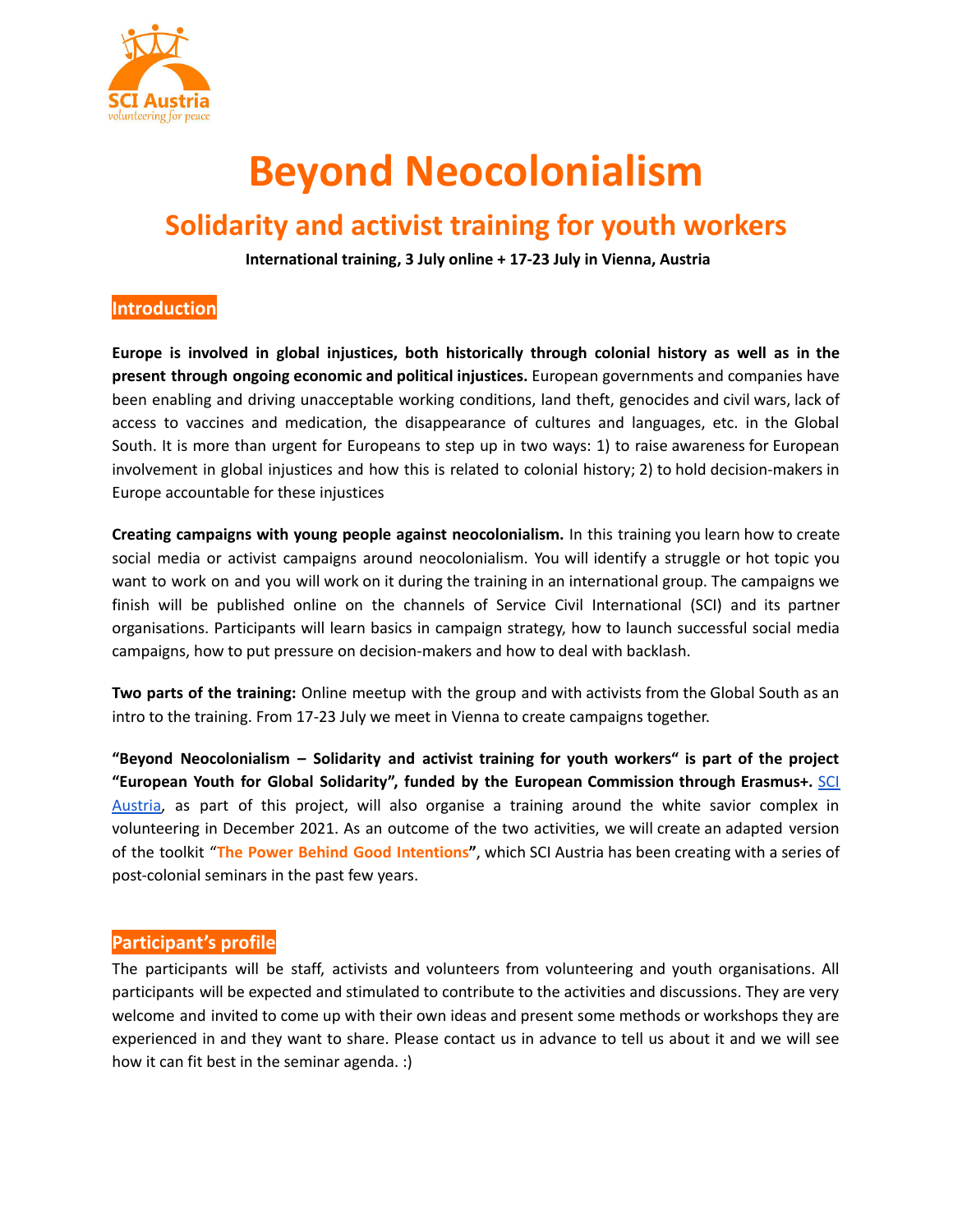Additionally, we are looking for participants who are motivated and willing to subsequently disseminate and promote the project outcomes within their organisations and local communities and develop new initiatives and projects on these topics in the future - with the support of their sending organisations.

All participants selected for this project must meet the following criteria

- be 18 years old or older
- Live in one of the countries of our partner organisations: Albania, Austria, Czech Republic, Belgium, France, Germany, Ireland, Italy, Jordan, North Macedonia, Portugal, Slovenia, Tunisia, Ukraine
- might need to be fully protected against COVID-19 (vaccinated with a vaccine accepted by Austrian authorities or recently recovered) in order to enter Austria and to participate in the project
- be able to work in English
- be interested in the training topics (neo-colonialism, global justice) and have a strong motivation to act as a multiplier
- commit to implementing the learned knowledge and skills in practice back home
- commit to being present for the full duration of the training

We explicitly encourage participants of all genders, sexual orientations, abilities, races and ethnic backgrounds to apply. We prioritize applications of people who experience racism (i.e. BIPOC applicants - Black, Indigenous and People of Color).

## **Logistics, financial conditions and sustainability**



**Simple life:** The project will take place in a hostel with simple living conditions. You will share a room with other people.

**Money, money, money:** For participants coming from Europe and neighbouring regions, all essential costs of the program (including food, most travel costs, visa costs, accommodation and seminar) will be covered by SCI Austria through our funding by Erasmus+.

**COVID-19:** The pandemic is not over yet and this might influence your participation. Please only book refundable travel tickets, as we cannot reimburse your travels in case we need to cancel the project (e.g. because of another lockdown in Austria).



**Sustainable food:** The food we provide will be vegan. This is not just a practical decision, but also an ideological one: SCI believes in the values of sustainability and climate justice  $-$  and if we want to contribute to a more